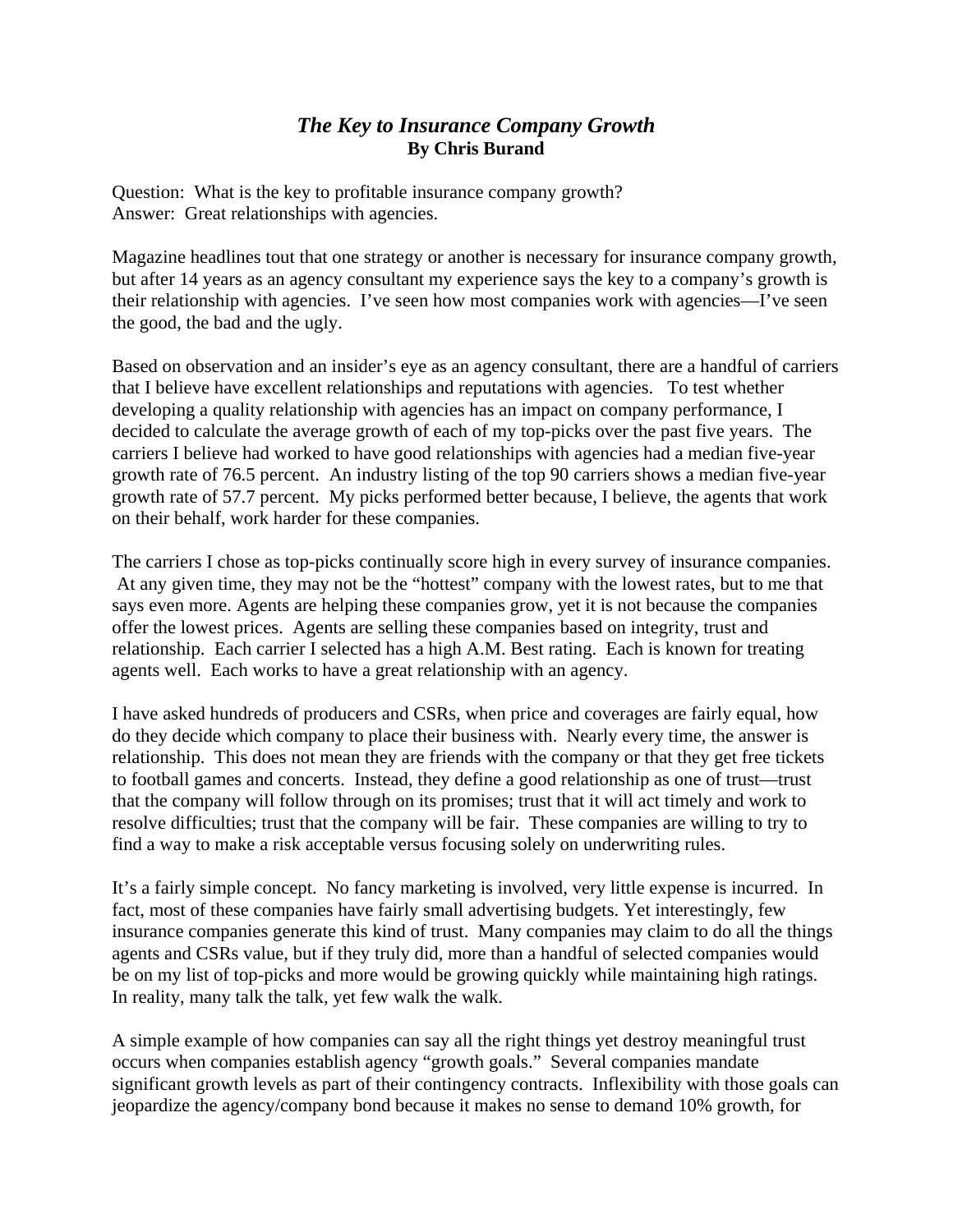example, in a soft market. It creates resentment and may result in disrespect between the company and the agency. It weakens any sense of trust or good will.

Insurance companies, as well agents, face difficult growth in a soft market and requiring agents to grow their business significantly when a company cannot grow itself is hypocritical. Leading by example is inspirational and builds trust. Leading by force, while personally not contributing to the desired result, does not. For example, when an insurance company CEO is paid very well while his or her company achieves negative growth and the company's agencies receive \$0 in contingency bonuses when their premiums decline by as little as \$1, that company's agents are not going to help the company grow in the future.

On the flip side is an example from one of my favorite insurance carriers. This carrier discovered they had made a mistake in their contingency check disbursements. None of the agents were aware of the mistake. Nevertheless, after recalculating the contingency amounts this company delivered new checks, of significant sums, to those agencies affected. No agent would have been the wiser if the company had simply kept the bonus to themselves, yet the company knew of the error. That was all it took. That is what builds agency trust and allegiance.

Many of the best companies empower their underwriters, giving them authority and responsibility for growth. This puts the company's interest and the agency's interest on the same page. When a company employee's goals do not mesh with their agents' goals, situations are created in which management and underwriters are rewarded for actions that are not beneficial to the agent. But when everyone has the same clear goal of creating profitable growth, partnerships are built.

If a company does not have good agency relationships, their loss ratios are usually not as favorable. With investment incomes being equal, poor loss ratios mean that companies cannot make an adequate profit without cutting expenses. That can translate into lower salaries for employees, less qualified employees being hired and fewer happy, committed agents who will deliver growth.

When the company/agency relationships are good, loss ratios will likely be great. The companies I favor have a median pure five-year loss ratio of 55.7%! This is great! When a company achieves excellent loss ratios they can spend more on experienced and good underwriters and marketing reps. When a company has good underwriters and marketing reps, agencies can place more business with a company. This enables the company and the agency to grow faster. It's a win/win across the board.

A third example of how to build good company/agency relationships is to help agencies grow through producer development and marketing programs. Many companies abandoned these programs because they felt there was little payback from the investment. This was a smart move if agents did not have much of a relationship or level of trust with these carriers. But, such programs can add considerably to the relationship if a strong base is established first.

Companies and agencies can both grow faster and more profitably when a strong and trusting connection exists. Companies that foster that kind of partnership and reputation are living proof